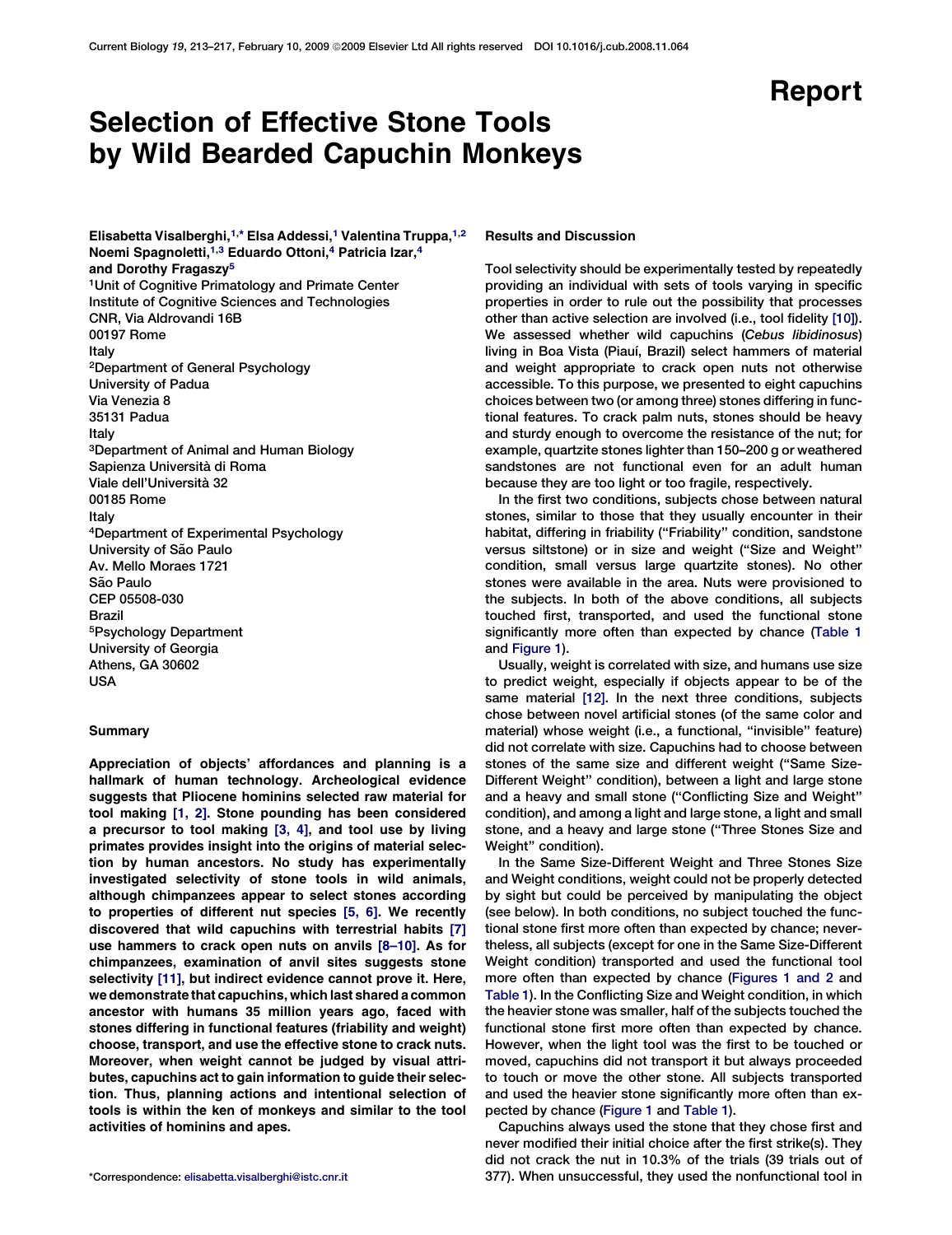## <span id="page-1-0"></span>Table 1 Main Results

| Subject  | <b>Total Number of Trials</b>                         | <b>First Touched</b> | p         | Transported     | p         | Used             | p         | <b>Success</b>                    | p         |
|----------|-------------------------------------------------------|----------------------|-----------|-----------------|-----------|------------------|-----------|-----------------------------------|-----------|
|          | Friability: Siltstone versus sandstone                |                      |           |                 |           |                  |           |                                   |           |
| Chicao   | 10                                                    | 10 <sup>a</sup>      | <0.001    | 10 <sup>a</sup> | < 0.001   | 10               | < 0.001   | 9                                 | < 0.01    |
| Dengoso  | 10                                                    | 10 <sup>a</sup>      | < 0.001   | 10 <sup>a</sup> | < 0.001   | 10               | < 0.001   | 8                                 | 0.044     |
| Teimoso  | 10                                                    | 10 <sup>a</sup>      | < 0.001   | 10 <sup>a</sup> | < 0.001   | 10               | < 0.001   | 10 <sup>a</sup>                   | < 0.001   |
| Chuchu   | 10                                                    | 10 <sup>a</sup>      | < 0.001   | 10 <sup>a</sup> | < 0.001   | 10               | < 0.001   | 10 <sup>a</sup>                   | < 0.001   |
| Tucum    | 10                                                    | 9 <sup>a</sup>       | <0.01     | 9 <sup>a</sup>  | < 0.01    | 10               | < 0.01    | 6 <sup>a</sup>                    | $0.20$ ns |
| Dita     | 10                                                    | 9 <sup>a</sup>       | < 0.01    | 10 <sup>a</sup> | < 0.001   | 10               | < 0.01    | 9 <sup>a</sup>                    | < 0.01    |
| Jatoba   | 10                                                    | 10 <sup>a</sup>      | < 0.001   | 10 <sup>a</sup> | < 0.001   | 10               | < 0.001   | 10 <sup>a</sup>                   | < 0.001   |
| Mansinho | 10                                                    | 10 <sup>a</sup>      | < 0.001   | 10 <sup>a</sup> | < 0.001   | 10               | < 0.001   | 10 <sup>a</sup>                   | < 0.001   |
|          | Size and Weight: Big quartzite versus small quartzite |                      |           |                 |           |                  |           |                                   |           |
| Chicao   | 10                                                    | 10 <sup>a</sup>      | < 0.001   | 10 <sup>a</sup> | < 0.001   | 10 <sup>a</sup>  | < 0.001   | 8 <sup>a</sup>                    | 0.044     |
| Dengoso  | 10                                                    | 8                    | 0.044     | 9               | < 0.01    | 9                | < 0.01    | 10                                | < 0.001   |
| Teimoso  | 10                                                    | $9^{\rm a}$          | <0.01     | 10 <sup>a</sup> | < 0.001   | 10 <sup>a</sup>  | < 0.001   | 10 <sup>a</sup>                   | < 0.001   |
| Chuchu   | 10                                                    | 8 <sup>a</sup>       | 0.044     | 8 <sup>a</sup>  | 0.044     | 8 <sup>a</sup>   | 0.044     | 9 <sup>a</sup>                    | < 0.01    |
| Tucum    | 10                                                    | 10 <sup>a</sup>      | < 0.001   | $9^{\rm a}$     | < 0.01    | 9 <sup>a</sup>   | < 0.01    | 8 <sup>a</sup>                    | 0.044     |
| Dita     | 10                                                    | 8 <sup>a</sup>       | 0.044     | 8 <sup>a</sup>  | 0.044     | 8 <sup>a</sup>   | 0.044     | 9 <sup>a</sup>                    | < 0.01    |
| Jatoba   | 10                                                    | 10 <sup>a</sup>      | < 0.001   | 10 <sup>a</sup> | < 0.001   | 10 <sup>a</sup>  | < 0.001   | 10 <sup>a</sup>                   | < 0.001   |
| Mansinho | 10                                                    | 8 <sup>a</sup>       | 0.044     | 8 <sup>a</sup>  | 0.044     | 8 <sup>a</sup>   | 0.044     | 9 <sup>a</sup>                    | < 0.01    |
|          | Same Size-Different Weight                            |                      |           |                 |           |                  |           |                                   |           |
|          |                                                       | 7 <sup>a</sup>       |           |                 |           |                  |           |                                   |           |
| Chicao   | 10                                                    |                      | $0.12$ ns | 10 <sup>a</sup> | < 0.001   | 10 <sup>a</sup>  | < 0.001   | 10 <sup>a</sup><br>9 <sup>a</sup> | < 0.001   |
| Dengoso  | 10                                                    | 6 <sup>a</sup>       | $0.20$ ns | 10 <sup>a</sup> | < 0.001   | $10^a$           | < 0.001   |                                   | < 0.01    |
| Teimoso  | 10                                                    | 6 <sup>a</sup>       | $0.20$ ns | 9 <sup>a</sup>  | <0.01     | 9 <sup>a</sup>   | < 0.01    | 8 <sup>a</sup>                    | 0.044     |
| Chuchu   | 10                                                    | 7 <sup>a</sup>       | $0.12$ ns | 8 <sup>a</sup>  | 0.044     | 8 <sup>a</sup>   | 0.044     | 8 <sup>a</sup>                    | 0.044     |
| Tucum    | 10                                                    | 5                    | $0.25$ ns | 9               | < 0.01    | 9                | < 0.01    | 8                                 | 0.044     |
| Dita     | 6                                                     | 5 <sup>a</sup>       | $0.09$ ns | $6^{\rm a}$     | 0.02      | 6 <sup>a</sup>   | 0.02      | 6 <sup>a</sup>                    | 0.02      |
| Jatoba   | 10                                                    | 5                    | $0.25$ ns | 5               | $0.25$ ns | 5                | $0.25$ ns | 4                                 | $0.20$ ns |
| Mansinho | 10                                                    | 6                    | $0.20$ ns | ga              | 0.044     | 8 <sup>a</sup>   | 0.044     | $R^a$                             | 0.044     |
|          | <b>Conflicting Size and Weight</b>                    |                      |           |                 |           |                  |           |                                   |           |
| Chicao   | 10                                                    | 9 <sup>a</sup>       | < 0.01    | 10 <sup>a</sup> | < 0.001   | 10 <sup>a</sup>  | < 0.001   | 10 <sup>a</sup>                   | < 0.001   |
| Dengoso  | 10                                                    | 9                    | < 0.01    | 10 <sup>a</sup> | < 0.001   | 10 <sup>a</sup>  | < 0.001   | 9 <sup>a</sup>                    | < 0.01    |
| Teimoso  | 10                                                    | 8                    | 0.044     | 10 <sup>a</sup> | < 0.001   | 10 <sup>a</sup>  | < 0.001   | 9 <sup>a</sup>                    | < 0.01    |
| Chuchu   | 10                                                    | 7 <sup>a</sup>       | $0.12$ ns | 10 <sup>a</sup> | < 0.001   | 10 <sup>a</sup>  | < 0.001   | 8 <sup>a</sup>                    | 0.044     |
| Tucum    | 10                                                    | 10 <sup>a</sup>      | < 0.001   | 10 <sup>a</sup> | < 0.001   | 10 <sup>a</sup>  | < 0.001   | 8 <sup>a</sup>                    | 0.044     |
| Dita     | $\overline{7}$                                        | 6 <sup>a</sup>       | 0.055     | 7 <sup>a</sup>  | < 0.01    | 7 <sup>a</sup>   | < 0.01    | 7 <sup>a</sup>                    | < 0.01    |
| Jatoba   | 10                                                    | 6 <sup>a</sup>       | $0.20$ ns | 10 <sup>a</sup> | < 0.001   | 10 <sup>a</sup>  | < 0.001   | 9 <sup>a</sup>                    | < 0.01    |
| Mansinho | 10                                                    | $\overline{7}$       | $0.12$ ns | 10 <sup>a</sup> | < 0.001   | 10 <sup>a</sup>  | < 0.001   | 9 <sup>a</sup>                    | < 0.01    |
|          | Three Stones Size and Weight                          |                      |           |                 |           |                  |           |                                   |           |
| Chicao   | 10                                                    | 4                    | $0.23$ ns | 10 <sup>a</sup> | < 0.001   | 10 <sup>a</sup>  | < 0.001   | 10 <sup>a</sup>                   | < 0.001   |
| Dengoso  | 10                                                    | 3                    | $0.26$ ns | 10 <sup>a</sup> | < 0.001   | 10 <sup>a</sup>  | < 0.001   | 10 <sup>a</sup>                   | < 0.001   |
| Teimoso  | 4                                                     | 0                    | $0.20$ ns | $4^a$           | 0.012     | $4^{\mathrm{a}}$ | 0.012     | 4 <sup>a</sup>                    | 0.012     |
| Chuchu   | 10                                                    | 5                    | $0.14$ ns | 10 <sup>a</sup> | < 0.001   | 10 <sup>a</sup>  | < 0.001   | 10 <sup>a</sup>                   | < 0.001   |
| Tucum    | 10                                                    | 4                    | $0.23$ ns | 10 <sup>a</sup> | < 0.001   | 10 <sup>a</sup>  | < 0.001   | 10 <sup>a</sup>                   | < 0.001   |
| Jatoba   | 10                                                    | $2^{\mathrm{a}}$     | $0.20$ ns | 10 <sup>a</sup> | < 0.001   | 10 <sup>a</sup>  | < 0.001   | 9 <sup>a</sup>                    | < 0.001   |
| Mansinho | 10                                                    | 3                    | $0.26$ ns | 10 <sup>a</sup> | < 0.001   | 10 <sup>a</sup>  | < 0.001   | 10 <sup>a</sup>                   | < 0.001   |

The number of trials in which each subject first touched the functional stone, transported it to the anvil, used it, and cracked the nut open (success) in the five experimental conditions and corresponding significance level according to the Binomial test (two tailed,  $\alpha = 0.05$ ).

a Indicates that the behavior occurred in trial 1. Two subjects did not participate in all trials (Dita completed seven trials in the Conflicting Size and Weight condition, and Teimoso completed four trials in the Three Stones Size and Weight condition).

5 trials and the functional one in 25 trials. In a few trials, they did not use the chosen tool (seven nonfunctional, two functional) because they abandoned it, either spontaneously or when higher-ranking individuals approached.

Overall, wild capuchins chose the functional tool on the basis of material and of weight, even when weight could not be judged by vision, and, in all conditions, most subjects transported and used the designated functional tool on the first trial (Table 1). Moreover, latencies to transport indicate that the decision-making process was rapid and similar across conditions, even in the conflicting condition in which weight was dissociated from size.

Whenever visual cues were available and reliable, as with the natural stones, capuchins always touched the functional stone

first, suggesting that they discriminated the stones by sight. In contrast, when visual cues were not predictive or conflicting, as with the artificial stones, individuals gained information about the weight of the experimental stones by moving, lifting, and/or tapping them. Tapping is an exploratory behavior commonly used by capuchins to localize hidden food sources and to recognize whether nuts are full or empty [13-16].

Capuchins tapped the artificial stones to generate acoustic or haptic information. From this information, they could infer the weight of the stones if they recruited their knowledge of the different sounds or different haptic sensations produced by more and less dense objects. In the Same Size-Different Weight condition, tapping occurred in 11.8% of the trials (five subjects out of eight); in the Conflicting Size and Weight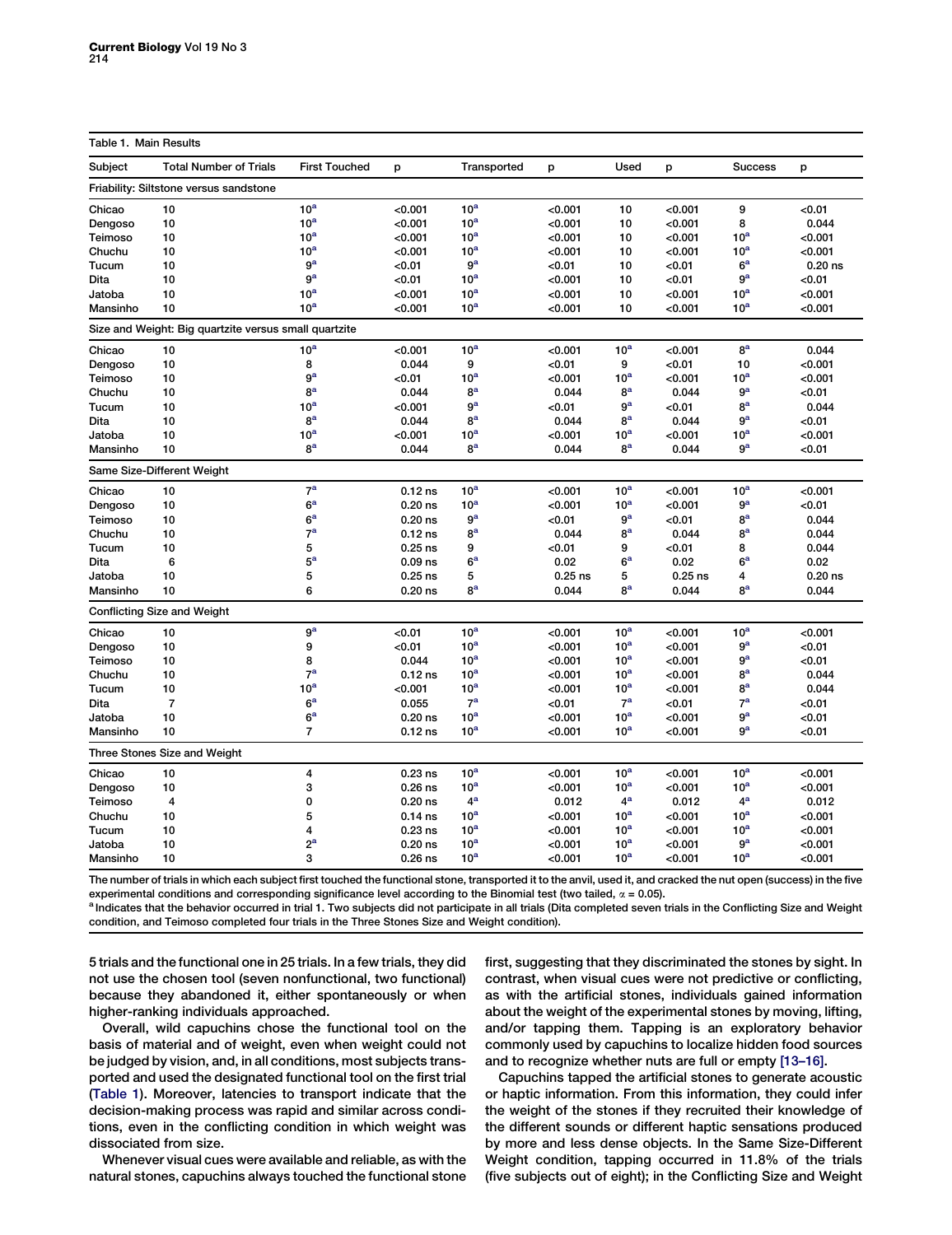<span id="page-2-0"></span>

Figure 1. Average Percentage of Choice of the Functional Stone and Standard Error in the Five Experimental Conditions

condition, in 26.0% of the trials (five subjects out of eight); and in the Three Stones Size and Weight condition, in 48.4% of the trials (five subjects out of eight). Conversely, in the conditions with natural stones, in which visual cues were available, no subject performed tapping behavior on either stone.

Switches, i.e., touching and/or lifting a stone without transporting it and then moving to the other stone(s), indicate the exploration of the affordances of the stones and reflect the individual's decision-making process. In all of the conditions with artificial stones, capuchins performed significantly more correct switches (from a nonfunctional stone to a functional one) than incorrect ones (from a functional stone to a nonfunctional one) (Same Size-Different Weight: Wilcoxon Signed Ranks test:  $T = 0$ ,  $N = 7$ ;  $p = 0.018$ ; Conflicting Size and Weight: Wilcoxon Signed Ranks test:  $T = 0$ ,  $N = 7$ ;  $p = 0.018$ ; Three Stones Size and Weight: Wilcoxon Signed Ranks test:  $T = 0$ ,  $N = 7$ ;  $p = 0.018$ ) ([Figure 3](#page-3-0)). In both conditions with natural stones, the above analysis could not be carried out because too few switches occurred (one correct in the Friability condition and four correct and two incorrect in the Size and Weight condition).

## **Conclusions**

In sum, wild capuchins consistently and immediately selected functional tools, regardless of the condition intricacies, outperforming captive capuchins tested in tool tasks [\[17, 18\]](#page-3-0). In light of these findings, we must reconsider the manner in which we evaluate cognition in captive primates. Wild capuchins' recognition of the affordances of objects relied on their lifelong experience with a wide variety of nuts and stones. In captive nonhuman primates, training involving a larger and more varied set of stimuli allows better generalization of abstract concepts [\[19\].](#page-3-0) Similarly, in young children, recognition of the affordances of objects develops during exploration and play, and such knowledge supports the use of objects in goaldirected activity [\[20\].](#page-3-0) Moreover, repetitive effective use of a tool induces a plastic modification of the body representation in the brain [\[21\]](#page-3-0). Finally, it is through experience that modern humans acquire practical knowledge of stone properties to use as criteria for selecting raw material for flaking [\[22\],](#page-3-0) and, presumably, this was the case for human ancestors as well. Thus, because experience affects cognitive development, a more accurate appreciation of intelligence in a nonhuman species requires either carefully designed field experiments [\[23\]](#page-4-0) or systematic exposure of captive individuals to a wide variety of challenges [\[24, 25\]](#page-4-0). In conclusion, planning actions in order to select stones of functional material and weight is within the ken of wild monkeys living in ecological conditions promoting the use of pounding tools [\[7\]](#page-3-0) and not distinctive of the tool activities of hominin and apes. The present findings, along with many striking analogies between capuchins and humans in encephalization index, ontogeny, omnivorous diet, and manipulative skills [\[18\],](#page-3-0) make capuchins a compelling model to identify independently evolved traits, to track the evolutionary roots of stone tool use, and to



Figure 2. Mansinho, an Adult Male, in Trial 8 of the Size and Weight Condition

In this trial, the light stone is on the right, and the heavy one is on the left. The monkey goes to the light stone and contacts it (A), switches to the other stone (B), contacts the heavy stone (C), lifts it (D), transports the stone to the log anvil (E), and pounds the nut in a bipedal stance with this hammer until it cracks open (F) (photos by Elisabetta Visalberghi).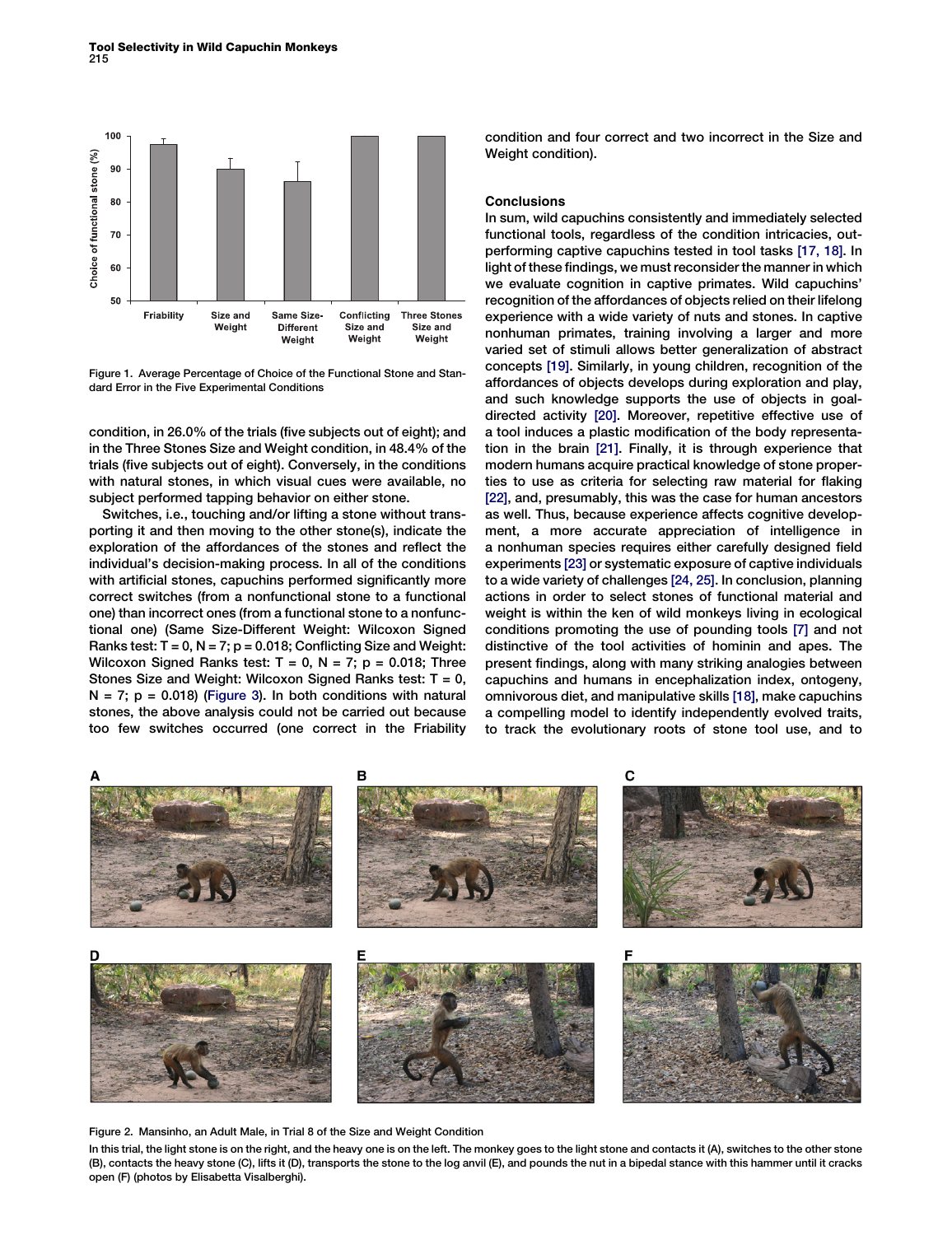<span id="page-3-0"></span>

Figure 3. Average Number of Switches per Subject and Standard Error White bars indicate correct switches (from a nonfunctional stone to a functional one), and black bars indicate incorrect switches (from a functional stone to a nonfunctional one) performed over all trials in the Same Size-Different Weight, Conflicting Size and Weight, and Three Stones Size and Weight conditions. Results concerning the conditions with natural stones are not reported because too few switches occurred.

understand which features of a species' ecology lead to these rare adaptations.

#### Experimental Procedures

Eight capuchins that routinely use tools to crack open palm nuts were tested in an area frequently visited (Figure S1 available online), from which we removed all stone hammers. In each trial, there were one functional stone and one or two nonfunctional stone(s) to choose from (Table S1). Testing occurred opportunistically, and a trial started when the subject was provided with a nut. Subjects received ten trials in each condition.

In the Friability condition, we used eight pairs of natural stones, each consisting of one weathered sandstone (nonfunctional) and one siltstone (functional) of similar weight. In the Size and Weight condition, we used eight pairs of natural stones, each consisting of two quartzite stones of different size and weight. In the Same Size-Different Weight condition, we used 12 pairs of artificial stones differing only in weight. In the Conflicting Size and Weight condition, we used 12 pairs of artificial stones differing only in size and weight. In this condition, size did not predict weight because the functional stone was small and heavy, whereas the nonfunctional stone was light and large. Finally, in the Three Stones Size and Weight condition, a triplet of stones differing only in size and weight was used. The functional stone was a heavy and large quartzite, whereas large and light and large and small artificial stones were nonfunctional.

We scored the first stone touched, transported (choice), and used to strike the nut; success; tapping behavior (i.e., gently and repeatedly beating an object with finger nails); number of switches between stones; anvil used; latency to transport (time elapsed between first contact and onset of transport); and average distance and height above ground of the anvil used from the choice location.

#### Supplemental Data

Supplemental Data include Supplemental Experimental Procedures and Results, two figures, one table, and five movies and can be found with this article online at [www.current-biology.com/supplemental/S0960-](http://www.current-biology.com/supplemental/S0960-9822(08)01624-2) [9822\(08\)01624-2](http://www.current-biology.com/supplemental/S0960-9822(08)01624-2).

#### **Acknowledaments**

Permission to work in Brazil was granted by the Brazilian Institute of Environment and Renewable Natural Resources and the National Council of Technological and Scientific Development to D.F. and N.S. We thank Fabio R.D. Andrade for his scientific advice on the construction of the artificial stones and Alcina Alves for making them in the Oficina das Réplicas of the Institute of Geosciences of the University of São Paulo. We also thank Ignacio la Torre and two other anonymous referees and Alex Kacelnik, Gloria Sabbatini, and Jeremy Cherfas for comments on a previous version of the manuscript. We are grateful to the Family Fonseca de Oliveira for logistical support and assistance in Boa Vista and to Luigi Baciadonna for

coding the videos. Funded by EU FP6 New and Emerging Science and Technology Program, ANALOGY (No. 029088).

Received: October 17, 2008 Revised: November 21, 2008 Accepted: November 21, 2008 Published online: January 15, 2009

#### References

- 1. Schick, K., and Toth, N. (2007). An overview of the Oldowan Industrial complex: The sites and the nature of their evidence. In The Oldowan: Case Studies into the Earliest Stone Age, K. Schick and N. Toth, eds. (Bloomington: Stone Age Institute Press), pp. 3–42.
- 2. Stout, D., Quade, J., Semaw, S., Rogers, M.J., and Levin, N.E. (2005). Raw material selectivity of the earliest toolmakers at Gona, Afar, Ethiopia. J. Hum. Evol. 48, 365–380.
- 3. Davidson, I., and McGrew, W.C. (2005). Stone tools and the uniqueness of human culture. J. Roy. Anthropol. Inst. 11, 793–817.
- 4. Boesch, C., and Boesch, H. (1983). Optimisation of nut-cracking with natural hammers by wild chimpanzees. Behaviour 83, 265–286.
- 5. de Beaune, S.A. (2004). The Invention of technology: Prehistory and cognition. Curr. Anthropol. 45, 139–162.
- 6. Boesch, C., and Boesch-Achermann, H. (2000). The Chimpanzees of the Taï Forest (Oxford: University Press).
- 7. Visalberghi, E., Fragaszy, D.M., Izar, P., and Ottoni, E.B. (2005). Terrestriality and tool use. Science 308, 951–952.
- 8. Fragaszy, D., Izar, P., Visalberghi, E., Ottoni, E.B., and de Oliveira, M.G. (2004a). Wild capuchin monkeys (Cebus libidinosus) use anvils and stone pounding tools. Am. J. Primatol. 64, 359–366.
- 9. Visalberghi, E., Fragaszy, D., Ottoni, E., Izar, P., de Oliveira, M.G., and Andrade, F.R.D. (2007). Characteristics of hammer stones and anvils used by wild bearded capuchin monkeys (Cebus libidinosus) to crack open palm nuts. Am. J. Phys. Anthropol. 132, 426–444.
- 10. Moura, A.C., and Lee, P.C. (2004). Capuchin stone tool use in Caatinga dry forest. Science 306, 1909.
- 11. Biro, D., Sousa, C., and Matsuzawa, T. (2006). Ontogeny and cultural propagation of tool use by wild chimpanzees at Bossou, Guinea: Case studies in nut cracking and leaf folding. In Cognitive Development in Chimpanzees, T. Matsuzawa, M. Tomonaga, and M. Tanaka, eds. (Tokyo: Springer-Verlag), pp. 476–508.
- 12. Robinson, H.B. (1964). An experimental examination of the size weight illusion in young children. Child Dev. 35, 91–107.
- 13. Perry, S., Panger, M., Rose Baker, L., Fedigan, L., Gros-Louis, J., Jack, K., MacKinnon, K., Manson, J., and Pyle, K. (2003). Traditions in wild white-faced capuchin. In The Biology of Traditions. Models and Evidence, D. Fragaszy and S. Perry, eds. (Cambridge: Cambridge University Press), pp. 391–425.
- 14. Phillips, K.A., Schauver Goodchild, L.M., Haas, M.E., Ulyan, M.J., and Petro, S. (2004). Use of visual, acoustic and olfactory information during embedded invertebrate foraging in brown capuchins (Cebus apella). J. Comp. Psychol. 118, 200–205.
- 15. Visalberghi, E., and Néel, C. (2003). Tufted capuchins (Cebus apella) use weight and sound to choose between full and empty nuts. Ecol. Psychol. 15, 215–228.
- 16. Gunst, N., Boinski, S., and Fragaszy, D.M. (2008). Acquisition of foraging competence in wild brown capuchins (Cebus apella), with special reference to conspecifics' foraging artefacts as an indirect social influence. Behav. 145, 195–229.
- 17. Schrauf, C., Huber, L., and Visalberghi, E. (2008). Do capuchin monkeys use weight to select hammer tools? Anim. Cogn. 11, 413–422.
- 18. Fragaszy, D.M., Visalberghi, E., and Fedigan, L.M. (2004b). The Complete Capuchin: The Biology of Genus Cebus (Cambridge: Cambridge University Press).
- 19. Katz, J.S., Wright, A.A., and Bodily, K.D. (2007). Issues in the comparative cognition of abstract-concept learning. Comp. Cog. Behav. Rev. 2, 79–92.
- 20. Lockman, J.J. (2000). A perception-action perspective on tool use development. Child Dev. 71, 137–144.
- 21. Maravita, A., and Iriki, A. (2004). Tools for the body (schema). Trends Cogn. Sci. 8, 79–86.
- 22. Stout, D. (2002). Skill and cognition in stone tool production. An ethnographic case study from Irian Jaya. Curr. Anthropol. 43, 693–722.